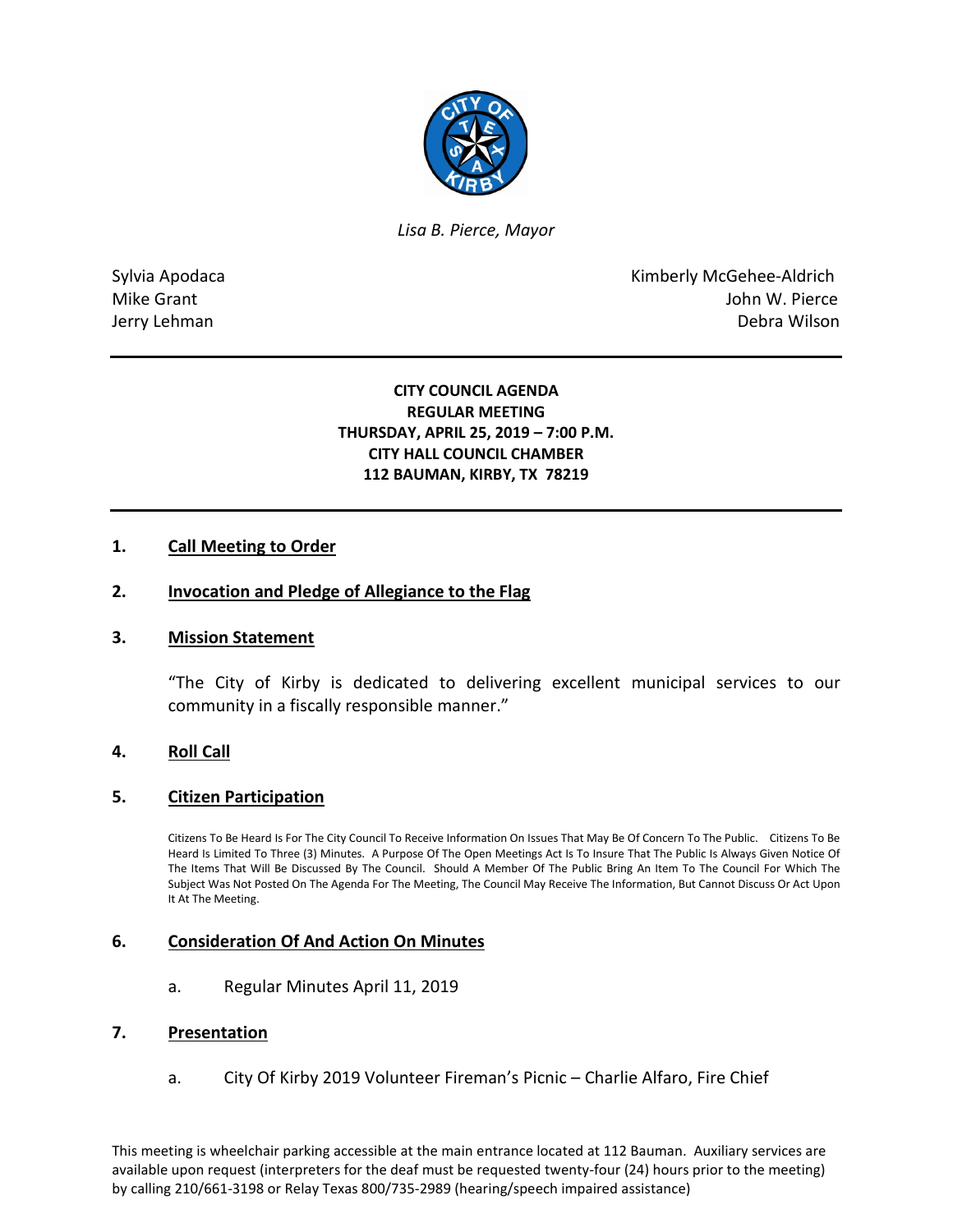# **8. Presentation, Discussion And Possible Action**

- a. On Engaging Services Of Neighborhood News For City Newsletter Susan Schopp, Founder
- b. On The City Of Kirby 2019 Spring Clean Up
- c. On The City Of Kirby Street Sweeping Schedule

# **9. Discussion And Possible Action**

- a. Discussion And Possible Action On Appointing A Regular Member(s) And An Alternate Member(s) To The Building And Standards Commission
- b. Discussion And Possible Action On Appointing A Member(s) To The Beautification And Recycle Committee
- c. Discussion And Possible Action On Appointing A Member(s) To the Kirby Senior Center Corporation Board
- d. Discussion And Possible Action On Ordinance No. 2019-856 Amending The Budget For Fiscal Year 2018-2019. This Is The Second Reading.
- e. Discussion And Possible Action On San Antonio Living History Texas Revolt Event
- f. Discussion And Possible Action On City Of Kirby Recycling Services Tom Armstrong, Republic Services
- g. Update, Discussion And Possible Action On Binz Engleman Road Reconstruction Project
- h. Discussion And Possible Action On Private Development Projects On Springfield Road
- i. Discussion And Possible Action On Code Violations On 3811 Petry
- j. Discussion And Possible Action On The Dangerous Assessment Response Team (DART) Program
- k. Discussion And Possible Action On The City Of Kirby Comprehensive Plan
- l. Discussion And Possible Action On Termination Of The Interlocal Agreement And An Amendment To Ground Lease With Bexar County For Animal Services Facility